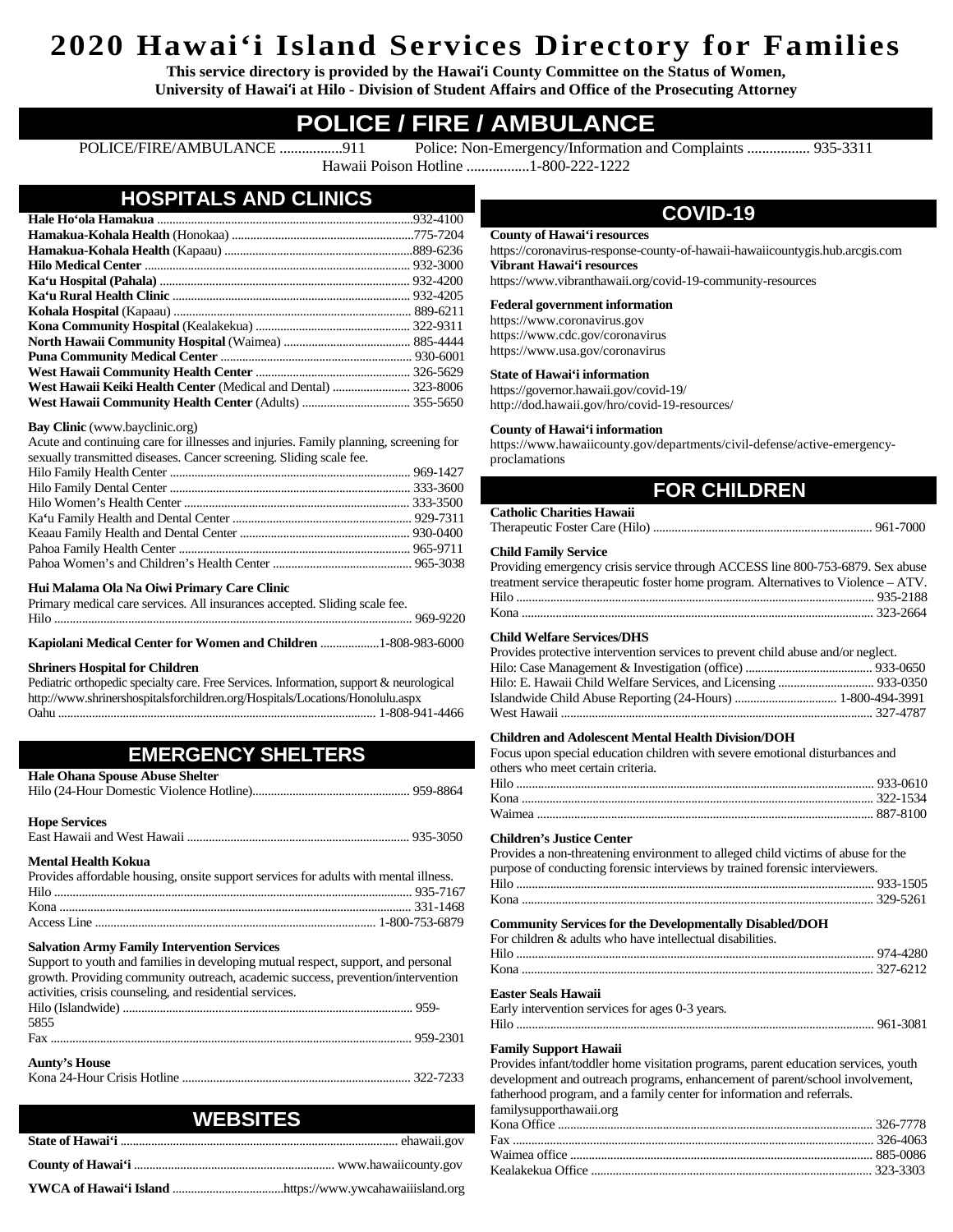#### **Hilo Medical Center Extended Care Facility**

Assisting Hilo families with LTC.

Hilo .................................................................................................................... 932-3570

## **Lili'uokalani Trust**

| Fulfilling the Queen's mission with commitment to the orphan and destitute            |  |
|---------------------------------------------------------------------------------------|--|
| children in the state of Hawaii, with preference given to those of Hawaiian ancestry. |  |
|                                                                                       |  |
|                                                                                       |  |
|                                                                                       |  |

## **Neighborhood Place of Kona**

| Focus on the well-being of children and families. Prevention of child abuse and |  |
|---------------------------------------------------------------------------------|--|
| neglect in the West Hawaii Community. Referrals.                                |  |
|                                                                                 |  |
|                                                                                 |  |
| Email: info@npkona.org                                                          |  |

#### **Neighborhood Place of Puna**

| Focus on the well-being of children and families. Prevention of child abuse and |  |
|---------------------------------------------------------------------------------|--|
| neglect in the Puna Community. Referrals.                                       |  |
|                                                                                 |  |

| Email: info@neighborhoodplace.org |  |
|-----------------------------------|--|

#### **The Parent Line**

| Free statewide confidential telephone line, which offers support and information to |  |
|-------------------------------------------------------------------------------------|--|
| parents and other caregivers.                                                       |  |
|                                                                                     |  |
|                                                                                     |  |

#### **Partners in Development Foundation, HUI HO'OMALU**

| Contracted by DHS for foster care recruitment and training. |  |
|-------------------------------------------------------------|--|
|                                                             |  |
|                                                             |  |
|                                                             |  |
|                                                             |  |

#### **P.A.T.C.H.: People Attentive to Children**

Referral of childcare providers in specific areas. Offering various levels of training for individuals in the Early Childhood field and those interested in starting a child care business in their homes and training for parents. Hilo .................................................................................................................... 961-3169

|  | $-$ |  |  |  |  |  |  |  |
|--|-----|--|--|--|--|--|--|--|

## **Project Hawaii, Inc.**

| Provides free services to children in homeless situations, with outreach personal |
|-----------------------------------------------------------------------------------|
| hygiene, meals, food, clothing & other emergency needs.                           |
|                                                                                   |

#### **W.I.C. (Women, Infants and Children):**

Program that assists with supplemental/nutritional needs of pregnant, postpartum or breastfeeding women and infants/children under age 5.

#### **The Island of Hawaii YMCA**

| Unique programming focus and clientele from pre-school, childcare services, after |
|-----------------------------------------------------------------------------------|
| school services and health and fitness.                                           |
|                                                                                   |

#### **YMCA Family Visitation Centers**

| Providing safe and neutral environments where parents can visit with children when    |
|---------------------------------------------------------------------------------------|
| there is a restraining order or other concerns exist about the safety of unsupervised |
| visits during custody disputes or instances of family violence and abuse.             |
|                                                                                       |

## **YWCA Healthy Start Program**

| Self/Agency referred. Outreach services, newborn to 3 years. |  |
|--------------------------------------------------------------|--|
|                                                              |  |
|                                                              |  |
| <b>YWCA Preschool</b>                                        |  |
|                                                              |  |

## **TEEN SERVICES**

**Bay Clinic ~ Teen Clinic Services (**www.bayclinic.org) Pregnancy testing, birth control pills, shots, implants, IUDs, condoms, and Emergency Contraception. Testing and treatment for sexually transmitted diseases

| for males and females. Free, confidential services and referrals for ages 14-18 years. |  |
|----------------------------------------------------------------------------------------|--|
|                                                                                        |  |
|                                                                                        |  |
|                                                                                        |  |
|                                                                                        |  |

**Hamakua-Kohala Health** (Honokaa) – Family planning appointments....775-7204 **Hamakua-Kohala Health** (Kapaau) – Family planning appointments......889-6236

#### **PTeen Clinic Services**

| DOE program with pre- and post-natal care. Referrals through school counselors. |  |
|---------------------------------------------------------------------------------|--|
|                                                                                 |  |
|                                                                                 |  |
| Love Shouldn't Hurt http://ywcahawaiiisland.org/what-we-do/teen-dating          |  |
| <b>Domestic Violence Action Center-Teen Alert Program</b> (http://tap808.org)   |  |
|                                                                                 |  |
|                                                                                 |  |

## **SUPPORT SERVICES Adult Protective Services/DHS**

| Provides protective services to abused, neglected, or financially exploited dependent |  |
|---------------------------------------------------------------------------------------|--|
| adults, ages 18 or older.                                                             |  |

#### **Aloha Independent Living Hawaii**

| Serves individuals with disabilities by providing information and referral, peer |
|----------------------------------------------------------------------------------|
| counseling, advocacy and independent living skills training.                     |
|                                                                                  |

#### **Alu Like, Inc.**

Services to Hawaiians. Information and referrals, employment and training, job counseling and placement, technical assistance and education.

#### **Alzheimer's Association**

| Provides reliable information about Alzheimer's disease and related dementias,      |
|-------------------------------------------------------------------------------------|
| caregiving issues, and community resources; workshops and training; Safe Return     |
| 24/7 wanderer's registry; and support groups to improve the quality of life for the |
| person with the disease, their families and caregivers, care consultation 24/7      |
| information. www.alz.org/hawaii                                                     |
|                                                                                     |
|                                                                                     |

#### **Apria Home Health Care**

| Provides complete respiratory and durable medical equipment and supplies for |
|------------------------------------------------------------------------------|
| home patients.                                                               |
|                                                                              |

#### **ARC of Hilo**

Serves people with disabilities with education, vocational and skill training; provides employment and residential help.

| Hilo               |  |
|--------------------|--|
| <b>ARC</b> of Kona |  |

## **Big Island Substance Abuse Council (BISAC)**

|  | Self/Court referred, individual counseling, group counseling, outpatient services, |  |  |  |  |  |  |
|--|------------------------------------------------------------------------------------|--|--|--|--|--|--|
|  |                                                                                    |  |  |  |  |  |  |

| therapeutic living program and clean and sober housing. |  |
|---------------------------------------------------------|--|
|                                                         |  |
|                                                         |  |

#### **Case Management Works**

Provides case management for individuals with work-related disabilities.

## **Child Family Service – Alternatives to Violence**

| Peer counseling, education groups and legal help for women and children. |  |
|--------------------------------------------------------------------------|--|
| Advocacy and help for battered women. Court mandated groups.             |  |
|                                                                          |  |

#### **Crisis Line of Hawaii**

Suicide hotline, referrals and outreach for youth and adults. Islandwide (24-Hours) .......................................................................... 1-800-753-6879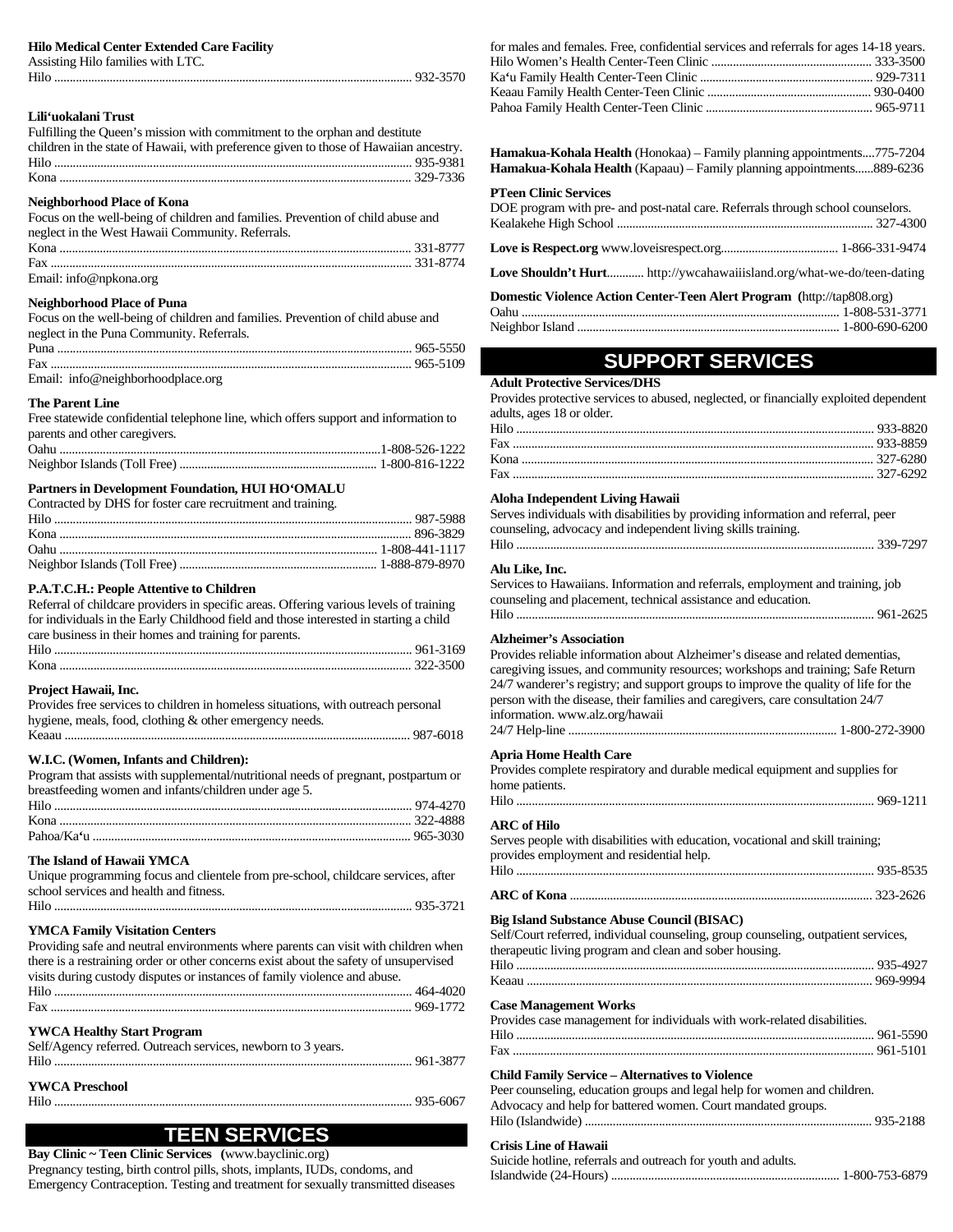| Crisis Text LineText "HELLO" or "ALOHA" to 741-741                                                                                                                                                 |  |
|----------------------------------------------------------------------------------------------------------------------------------------------------------------------------------------------------|--|
| <b>Division of Vocational Rehabilitation Services</b><br>Program for individuals with disabilities who require assistance with employment.                                                         |  |
|                                                                                                                                                                                                    |  |
| Domestic Violence Action Center (www.stoptheviolence.org)<br>Email: dvac@stopviolence.org                                                                                                          |  |
| <b>Food Basket</b>                                                                                                                                                                                 |  |
|                                                                                                                                                                                                    |  |
| <b>Hawaii Island Adult Care</b>                                                                                                                                                                    |  |
| Provide day care for elderly adults and adults with Alzheimer's and dementia.                                                                                                                      |  |
| <b>Hawaii Island HIV/AIDS Foundation</b>                                                                                                                                                           |  |
| Support, information, and referrals. Free, anonymous HIV/HCV testing.                                                                                                                              |  |
|                                                                                                                                                                                                    |  |
|                                                                                                                                                                                                    |  |
| <b>HeleOn Bus</b><br>Provides public transportation through the Island of Hawaii.                                                                                                                  |  |
| <b>Hilo United Methodist Church Peanut Butter Ministry</b>                                                                                                                                         |  |
| Provides hot dinners for homeless, and anyone in need.                                                                                                                                             |  |
|                                                                                                                                                                                                    |  |
| Email: hiloumc@hotmail.com                                                                                                                                                                         |  |
| <b>HOPE Services Hawaii</b><br>Homeless outreach, mental health outreach, drop-in centers, emergency and<br>transitional housing programs, permanent supportive housing programs,                  |  |
| representative payee services and SNAP (formerly food stamps) outreach.                                                                                                                            |  |
| <b>Hospice Programs</b><br>Emotional support, counseling, psychological and social recreation for terminally ill<br>persons and their families. Periodic in-home health nursing services. 24-Hour. |  |
|                                                                                                                                                                                                    |  |
| Hui Malama Ola Na Oiwi<br>Health enhancement services, including disease prevention, health education, family<br>health, health risk screenings, primary care, and traditional healing practices.  |  |
| Hilo                                                                                                                                                                                               |  |
|                                                                                                                                                                                                    |  |
|                                                                                                                                                                                                    |  |
| Ka'u Rural Health Community Association<br>A resource and distance learning center providing individual and family support.<br>www.krhcai.com                                                      |  |
|                                                                                                                                                                                                    |  |
| Kona Community Hospital Lactation Center<br>Provides advice and support to mothers who are breastfeeding 322-4482                                                                                  |  |
|                                                                                                                                                                                                    |  |
| La Leche League<br>Advice, education, midwife services and support to mothers who are breastfeeding.                                                                                               |  |
|                                                                                                                                                                                                    |  |
| <b>Lokahi Treatment Centers</b>                                                                                                                                                                    |  |
| Addresses mental health, substance abuse, dependency, addiction problems,                                                                                                                          |  |
| domestic violence intervention and anger-management services islandwide.                                                                                                                           |  |
|                                                                                                                                                                                                    |  |
|                                                                                                                                                                                                    |  |
|                                                                                                                                                                                                    |  |
|                                                                                                                                                                                                    |  |
| <b>Maternal and Child Support Services</b>                                                                                                                                                         |  |
| Health information and referral, emphasis is on maternal and child health.                                                                                                                         |  |

#### **McKenna Recovery Center**

Provides outpatient drug and alcohol treatment and assessments. Offers education, group and individual therapy. Provides DUI assessments and treatment, drug dependence program, treatment for relapse, crisis intervention, depression, and other mental health issues. Offers programs for adolescents and adults. Hilo .................................................................................................................... 969-7577 **Meals on Wheels** Provides home delivered meals to homebound individuals, age 60+ Hilo .................................................................................................................... 961-8726 **Mental Health America of Hawaii** Provides daily Help Line to assist callers in finding the help they need and a statewide directory of over 700 agencies and organizations. Neighbor Islands (Toll Free) ................................................................ 1-800-753-6879 **Office of Aging** Responsible for planning, coordinating, advocacy, and administration of programs for older persons in Hawaii County. Hilo .................................................................................................................... 961-8600 Kona .................................................................................................................. 323-4390 **Ohana Counseling Services: Alcohol and Addictions Program** Counseling for potential users. Adult out-patient drug rehabilitation Hilo .................................................................................................................... 935-4412 **Salvation Army** Emergency assistance: food and clothing to persons without resources. Special meals and food bags. Assistance in locating missing persons.

### Hilo .................................................................................................................... 935-1277 Kona .................................................................................................................. 326-2330

## **Sexual Assault Support Services/YWCA Hawaii Island**

| Free counseling, crisis intervention, prevention, & education for adults and children. |  |
|----------------------------------------------------------------------------------------|--|
|                                                                                        |  |
|                                                                                        |  |
|                                                                                        |  |

## **State of Hawaii DHS/Financial Assistance**

## **State of Hawaii DOH Counseling Services/Mental Health**

## **State of Hawaii DOH/Public Health Nursing**

Health guidance including immunizations, developmental screening, and referral,

| health education, counseling and communicable disease prevention. TB testing. |  |
|-------------------------------------------------------------------------------|--|
|                                                                               |  |
|                                                                               |  |
|                                                                               |  |
|                                                                               |  |
|                                                                               |  |
|                                                                               |  |

#### **Tutu's House**

Community health resource center. Support groups, informational programs, lending library, and Internet access focused on health-related topics. Not a referral or treatment center[. www.tutushouse.org,](http://www.tutushouse.org/) [info@tutushouse.org](mailto:info@tutushouse.org) Waimea ............................................................................................................. 885-6777

## **EMPLOYMENT AND TRAINING**

### **Alu Like, Inc.**

| Services to Hawaiians, information and referrals, employment and training, job |  |
|--------------------------------------------------------------------------------|--|
| counseling and placement, technical assistance and education.                  |  |
|                                                                                |  |

#### **Big Island Workplace Connection (BIWC)**

| Provides no cost services for job placement, job readiness workshops, testing, |  |
|--------------------------------------------------------------------------------|--|
| employment counseling and labor market information. Training also available.   |  |
|                                                                                |  |
|                                                                                |  |

## **Catholic Charities Hawaii – Immigration and Employment Core Services**

Employment preparation and placement, English language classes, and immigration services for newly arrived and economically disadvantaged immigrants. Hilo .................................................................................................................... 961-7030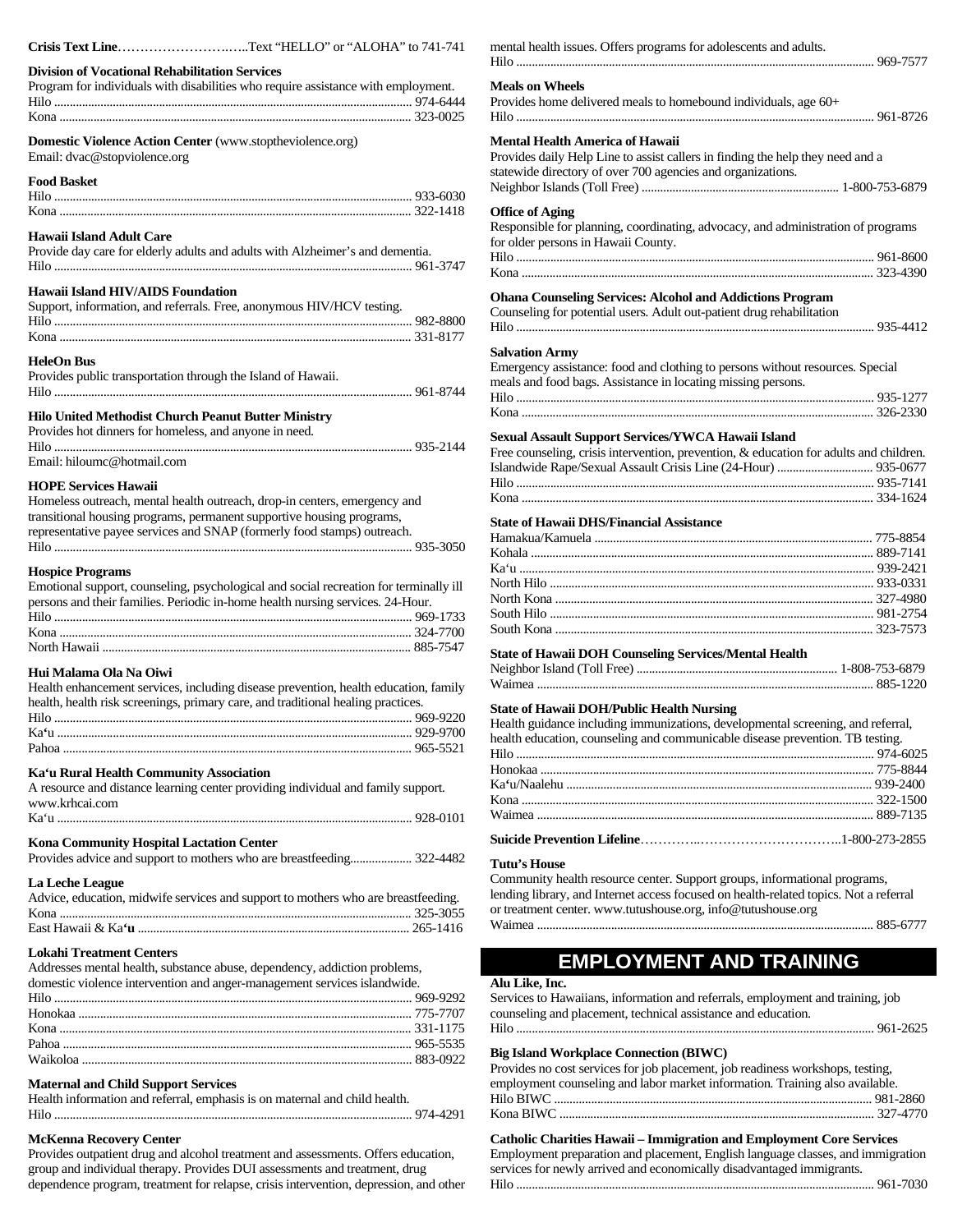#### **Goodwill Industries of Hawaii, Inc.**

Provides job readiness training, job developing, job placement and retention services for participants and employers. Serves low-income adults, out of school youth, and people with disabilities. www.higoodwill.org

#### **Hawaii County Economic Opportunity Council (HCEOC)**

Provides employment readiness, job placement, retention for low-income persons and immigrants. Services range from transportation to education for children/youth. Main Office ...................................................................................................... 961-2681

## **HOUSING REFERRAL ASSISTANCE**

| <b>County of Hawaii/Office of Housing and Community Development</b> |  |
|---------------------------------------------------------------------|--|
| Rental assistance programs.                                         |  |
|                                                                     |  |
| <b>Hawaii Public Housing Authority</b>                              |  |
| Public housing projects.                                            |  |
|                                                                     |  |
|                                                                     |  |

#### **Home for Recovery**

| Does not offer substance abuse services. |  |
|------------------------------------------|--|
|                                          |  |
|                                          |  |

## **LEGAL HELP**

| <b>Hawaii County Prosecuting Attorney's Office</b> |  |
|----------------------------------------------------|--|
| Presentation of criminal cases before the courts.  |  |
|                                                    |  |
|                                                    |  |
|                                                    |  |

### **Hawaii Disability Rights Center**

| Hawaii's protection and advocacy system for people with disabilities. Hawaii's                                                    |  |
|-----------------------------------------------------------------------------------------------------------------------------------|--|
| client assistance program, www.info@hawaiidisabilityrights.org                                                                    |  |
|                                                                                                                                   |  |
| Hawaii State Child Support Enforcement Agency<br>Assistance in establishing paternity, child support, and enforcement of support. |  |
| www.hawaii.gov/ag/csea                                                                                                            |  |

## **Hawaii State Office of the Public Defender**

| Free defense if charged with a crime punishable by jail and if income qualified. |  |
|----------------------------------------------------------------------------------|--|
|                                                                                  |  |
|                                                                                  |  |

#### **Legal Aid Society of Hawaii**

| Free consultation if income qualified. Uncontested divorces, child custody, senior |  |
|------------------------------------------------------------------------------------|--|
| program.                                                                           |  |
|                                                                                    |  |
|                                                                                    |  |

#### **Victim Witness Assistance Program**

| Victim support and counseling. |  |
|--------------------------------|--|
|                                |  |
|                                |  |

### **Volunteer Legal Services of Hawaii**

| The only organization in the state whose sole mission is to serve Hawaii's low- |
|---------------------------------------------------------------------------------|
| income community through volunteer activities.                                  |
|                                                                                 |

## **HUMAN TRAFFICKING RESOURCES**

| 24-hour Crisis Support                                        |  |
|---------------------------------------------------------------|--|
| Children of the Night (https://www.childrenofthenight.org)    |  |
| <b>CyberTipline</b> (http://www.missingkids.org/cybertipline) |  |

**Department of Human Services/Child Welfare Services**

| Ho'ola Na Pua (https://hoolanapua.org)                                          |  |
|---------------------------------------------------------------------------------|--|
|                                                                                 |  |
|                                                                                 |  |
| <b>National Human Trafficking Hotline</b> (https://humantraffickinghotline.org) |  |
|                                                                                 |  |
|                                                                                 |  |
| <b>Trafficking Victim Assistance Program</b>                                    |  |

## Phone ......................................................................................................1-808-847-1535

## **VETERAN SERVICE**

## **Office of Veterans Services** Providing referral and information for veterans; advocates. Hilo .......................................................................................................... 808-369-3537

#### **VA Community Based Outpatient Clinic** Medical services for eligible

| <b>Vet Center</b>                       |  |
|-----------------------------------------|--|
|                                         |  |
|                                         |  |
|                                         |  |
| Medical services for eligible veterans. |  |

#### Individual/couple/family counseling, groups, referrals.

Hilo .................................................................................................................... 969-3833 Kona .................................................................................................................. 329-0574

## **OTHER USEFUL SERVICES**

#### **ACCESS (24-Hours)**

Crisis services and access to adult mental health division services.

## Statewide ............................................................................................... 1-800-753-6879

### **Aloha United Way 211**

Help line for information and referral to community service agencies and programs. Statewide .................................................................................................................... 211

#### **American Cancer Society**

| Offers services and referrals for cancer patients and their families, cancer related |  |
|--------------------------------------------------------------------------------------|--|
| information, community education, and volunteer opportunities. www.cancer.org        |  |
|                                                                                      |  |
|                                                                                      |  |

#### **American Red Cross**

| Services to victims of disaster, community education.  |  |
|--------------------------------------------------------|--|
| <b>Crime Stoppers</b>                                  |  |
| F.B.I. (Federal Bureau of Investigation)               |  |
| <b>Hawaii County Civil Defense</b>                     |  |
| <b>Immigration and Naturalization Services</b><br>5283 |  |
| Kuikahi Mediation Center                               |  |

#### **Kuikahi Mediation Center**

Conflict resolution mediations for business, landlord/tenant, real estate, human resources and domestic issues including custody, visitation and divorce. East Hawaii ....................................................................................................... 935-7844

#### **Pediatric Hydrocephalus Foundation**

| Provides support to families, friends, and children who are diagnosed with |  |
|----------------------------------------------------------------------------|--|
| Hydrocephalus. www.hydrocephaluskids.org                                   |  |
|                                                                            |  |
|                                                                            |  |
| <b>United State Coast Guard</b>                                            |  |
|                                                                            |  |

#### **United States Federal Marshals Service**